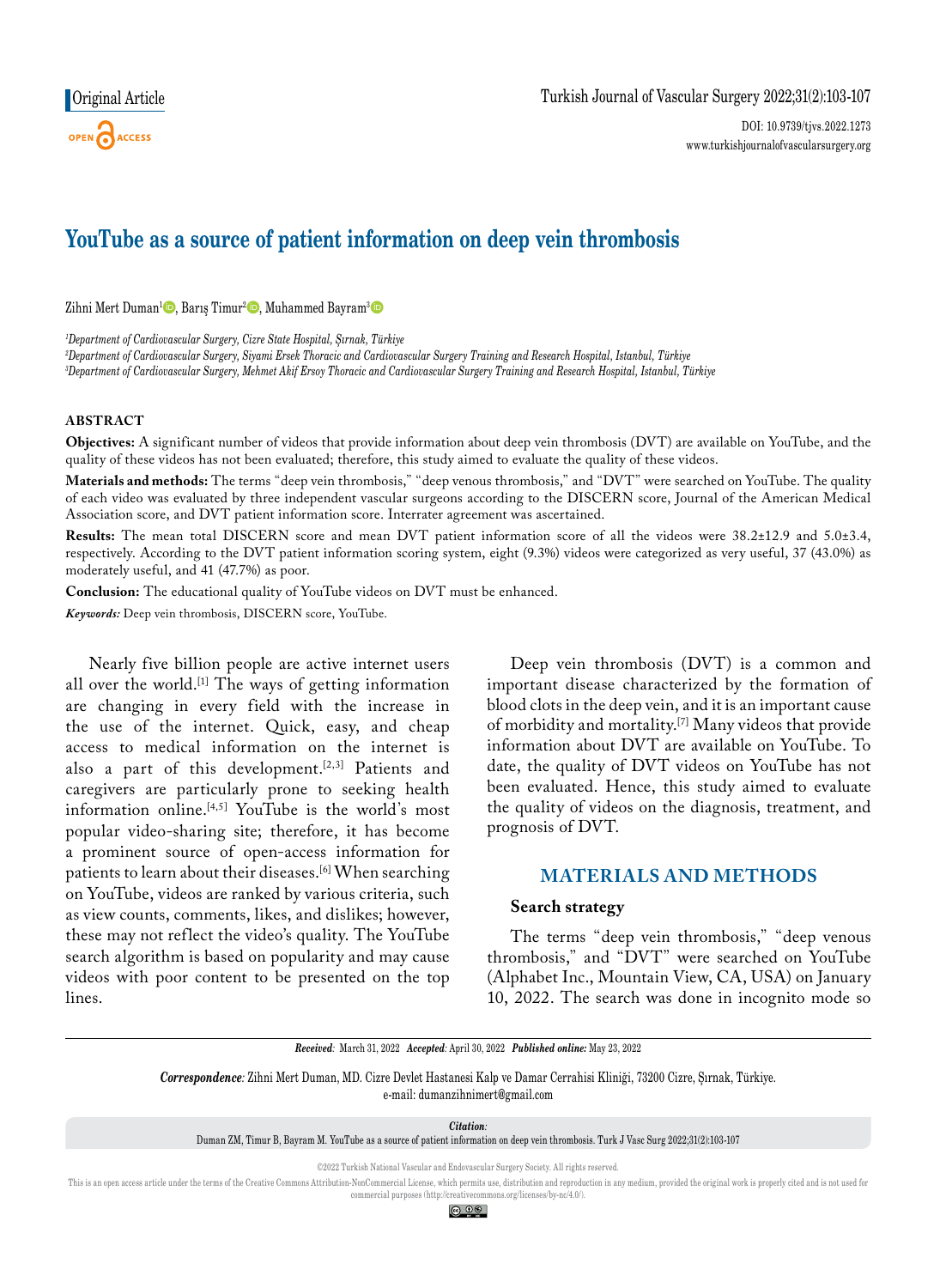that it would not be affected by the user-dependent YouTube search algorithm. The top 50 videos for each search term were included based on their relevance. As a result, a total of 150 videos were examined. Exclusion criteria for this study were videos with languages other than English, videos with irrelevant content, duplicated videos, and videos that could not be evaluated due to poor audio or visual quality. Sixty-four of these videos were excluded from the study since they satisfied at least one of the exclusion criteria. Of these videos, 57 were excluded due to duplication, six due to languages other than English, and one due to poor audio quality. The remaining 86 videos were included in the study to be analyzed (Figure 1).

#### **Video assessment**

The number of views, the duration, and the total number of likes of each video were recorded. The videos were analyzed in four groups according to their purpose: *(i)* information on DVT, *(ii)* patient experience, *(iii)* technical information for professionals (e.g., use of ultrasound in DVT), and *(iv)* advertisement. Additionally, the videos were divided into four groups according to the main speaker who gave information about DVT: *(i)* physicians, (ii) nonphysician healthcare professionals (nurse, paramedic, physiotherapist, or medical student), *(iii)* patients, and *(iv)* unclassified.

Three different tests were used to evaluate the quality of the videos. The first test is the DISCERN score, which is an effective method for assessing the quality of health information on the internet.[8] Each of the 16 items was allocated a score between 1 and 5, and the total DISCERN score was evaluated. A score of 63-75 was determined as excellent, 51-62 as good, 39 to 50 as moderate, 27-38 as poor, and 16-26 as very poor.[9] In addition to the DISCERN score, the



**Figure 1.** Selection methodology of YouTube videos. DVT: Deep vein thrombosis.

Journal of the American Medical Association (JAMA) benchmark criteria were also used to evaluate the videos. The scoring system, which consists of four criteria, examines authorship, attribution, disclosure, and currency.[10]

No score tool exists to assess the quality of patient-informative videos on DVT. A DVT patient information scoring system has been developed (Table 1), consisting of pulmonary embolism, postthrombotic syndrome, and the 13 chapters of the information for patients' section of the 2021 European Society for Vascular Surgery (ESVS) clinical practice guidelines on the management of venous thrombosis.[11] The videos were categorized according to the DVT patient information scoring system, with a score of 10-15 considered very useful, 5-9 moderately useful, and 0-4 poor.

Three independent authors analyzed all videos and scored them according to the DISCERN score, JAMA benchmark criteria, and DVT patient information scoring system.

#### **Statistical analysis**

Statistical analyses were carried out using IBM SPSS version 23.0 software (IBM Corp., Armonk, NY, USA). Estimation of the interrater agreement was analyzed using an intraclass correlation coefficient (ICC) and its 95% confidence intervals (CIs). Descriptive statistics are reported as percentages for categorical variables and means and standard deviation for continuous variables. Categorical variables were compared by the chisquare test or Fisher exact test. Normal and abnormal continuous variables were compared by Student's t-test and the Mann-Whitney U test. Statistical tests were two-sided, and a *p* value of <0.05 was considered statistically significant.

## **RESULTS**

The interreviewer agreement total DVT patient information score (ICC, 0.958; 95% CI: 0.785-0.984), total JAMA score (ICC, 0.902; 95% CI: 0.860-0.933), and total DISCERN score (ICC, 0.963; 95% CI: 0.887-0.983) were high.

The total number of views of all videos was 11,398,375. The most-viewed video was watched 4,423,159 times. The mean view number was 18,230.5±515,116.2. The mean duration of the videos was 559.94±835.02 sec. The longest video duration was 5,036 sec, and the shortest video duration was 33 sec.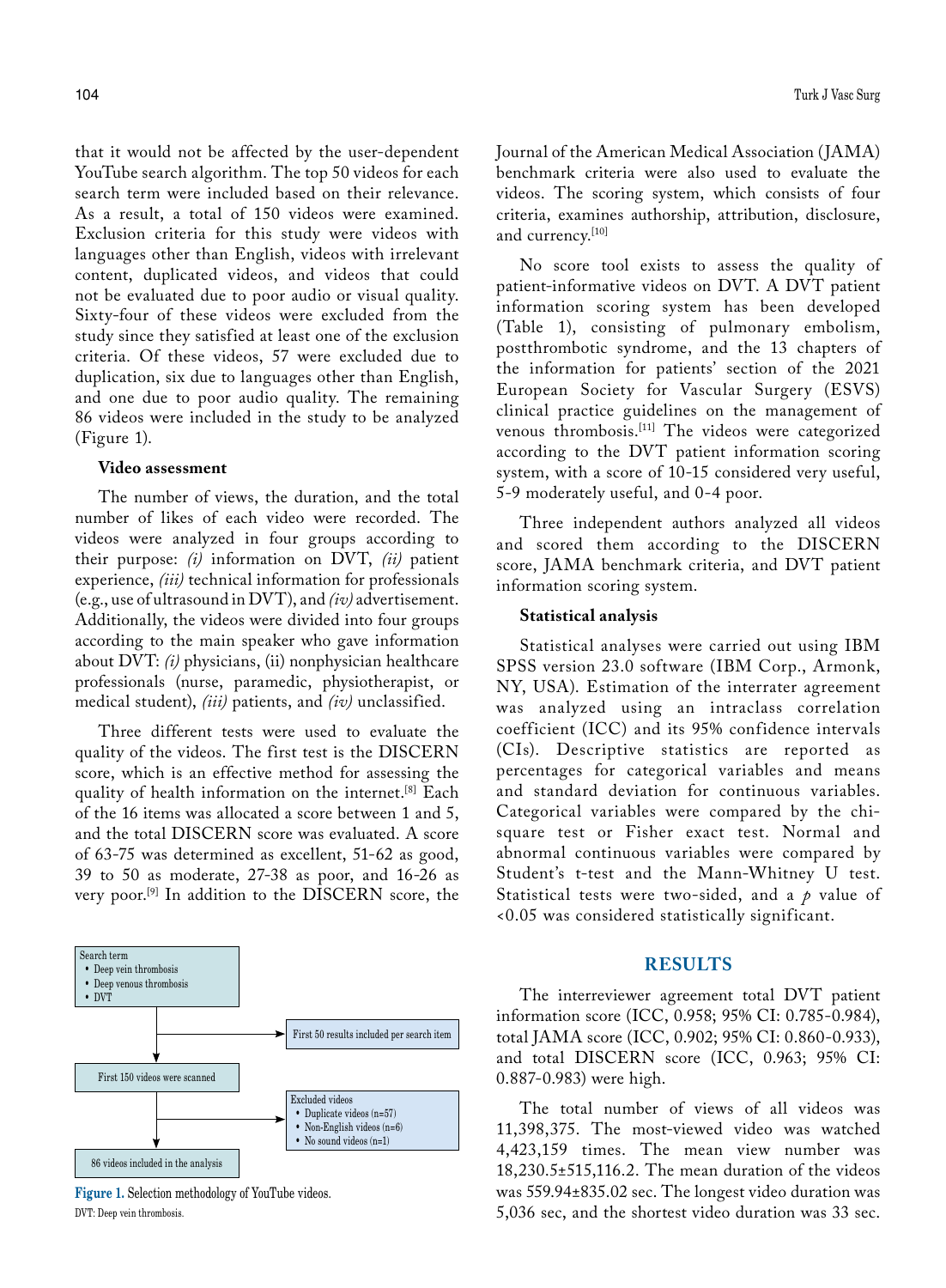| Table 1. Deep vein thrombosis patient information score |                                           |                                                          |  |
|---------------------------------------------------------|-------------------------------------------|----------------------------------------------------------|--|
| What is DVT?                                            | Treatment?                                | DVT in arm?                                              |  |
| Why does DVT occur?                                     | Thrombectomy methods and recommendations? | Treatment of conditions that cause DVT?                  |  |
| Which veins can be affected by?                         | DVT in calf vein?                         | Special circumstances to be considered in DVT treatment? |  |
| What are the symptoms of DVT?                           | Recurrence risk?                          | What is pulmonary embolism?                              |  |
| How diagnose?                                           | Treatment of SVT?                         | What is post thrombotic syndrome?                        |  |
| DVT: Deep vein thrombosis.                              |                                           |                                                          |  |

The mean number of likes was  $536.91 \pm 1,042.273$ . The most liked video had 6,701 likes, and 15 videos had less than 10 likes. The oldest video was posted 5,403 days ago, while the newest video was posted 71 days ago. The mean time since the videos were posted was 1,919.09±1,263.04 days.

Thirteen (15.1%) of all videos provided information directly to medical professionals. The content of 12 videos was about the use of ultrasound in DVT, and one was a doctor-oriented webinar. Sixty-three (73.3%) videos provided direct information about DVT. Of these 63 videos, 18 were educational videos for medical students or nurses. In six (7.0%) videos, DVT patients described their disease history. Three doctors were accompanying patients who explained their DVT disease history. Four (4.7%) videos had heavy advertising content aimed at selling a product.

Physicians were the main speakers in 57 (66.3%) of the videos. In 17 (19.8%) videos, nonphysician healthcare professionals or medical students were the main video presenters. Of the remaining 12 videos, patients were the main speakers in two (2.3%) videos, and people whose information could not be reached presented the remaining 10 (11.6%) videos.

The mean total DISCERN score of the videos was 38.23±12.866). Among all videos, the highest total DISCERN score was 77, and the lowest was 16. According to the total DISCERN score, eight (9.3%) videos were determined as excellent, four (4.7%) as good, 25 (29.1%) as moderate, 34 (39.6%) as poor, and 15 (17.4%) as very poor. The mean total JAMA score of the videos was 2.38±0.770.

The mean DVT patient information score of the videos was 4.97±3.171. According to the DVT patient information scoring system, eight (9.3%) videos were categorized as very useful, 37 (43.0%) videos as moderately useful, and 41 (47.7%) videos as poor.

There is a significant correlation between the DISCERN score and JAMA (p<0.001; r=0.428) and DVT patient information scores ( $p$ <0.001;  $r=0.777$ ) of the videos. No correlation was found between the DISCERN score and total views (p=0.403), daily views ( $p=0.768$ ), total likes ( $p=0.181$ ), or daily likes (p=0.714). Likewise, no correlation was found between the JAMA score and total views (p=0.749), daily views ( $p=0.904$ ), total likes ( $p=0.356$ ), or daily likes (p=0.214). No correlation was found between the DVT patient information score and total views (p=0.327), daily views ( $p=0.733$ ), total likes ( $p=0.726$ ), or daily likes (p=0.112).

| Table 2. Comparison of the videos in which the physician is the main speaker with other videos |                                                       |                                                                   |            |  |
|------------------------------------------------------------------------------------------------|-------------------------------------------------------|-------------------------------------------------------------------|------------|--|
|                                                                                                | Videos with physician as the<br>main speaker $(n=57)$ | Other videos that physicians are not the<br>main speaker $(n=29)$ |            |  |
|                                                                                                | $Mean \pm SD$                                         | $Mean \pm SD$                                                     | p          |  |
| Total views                                                                                    | $113.2 \pm 585.5$                                     | $170.4 \pm 342.9$                                                 | 0.629      |  |
| Daily views                                                                                    | $42.4 \pm 177.3$                                      | $93.0 \pm 100.1$                                                  | 0.159      |  |
| Total likes                                                                                    | $309.7 \pm 697.8$                                     | $983.5 \pm 1.418.6$                                               | $0.004*$   |  |
| Daily likes                                                                                    | $0.2 \pm 0.4$                                         | $1.0 \pm 1.7$                                                     | $< 0.001*$ |  |
| Video duration (sec)                                                                           | $686.1 \pm 972.3$                                     | $430.6 \pm 425.5$                                                 | 0.181      |  |
| Total DISCERN score                                                                            | $41.2 \pm 12.7$                                       | $32.4 \pm 11.2$                                                   | $0.002*$   |  |
| Total JAMAS values                                                                             | $2.6 \pm 0.7$                                         | $1.9 \pm 0.7$                                                     | $< 0.001*$ |  |
| Total DVT patient information score                                                            | $5.6 \pm 3.2$                                         | $3.7 \pm 2.8$                                                     | $0.009*$   |  |

SD: Standard deviation; DVT: Deep vein thrombosis.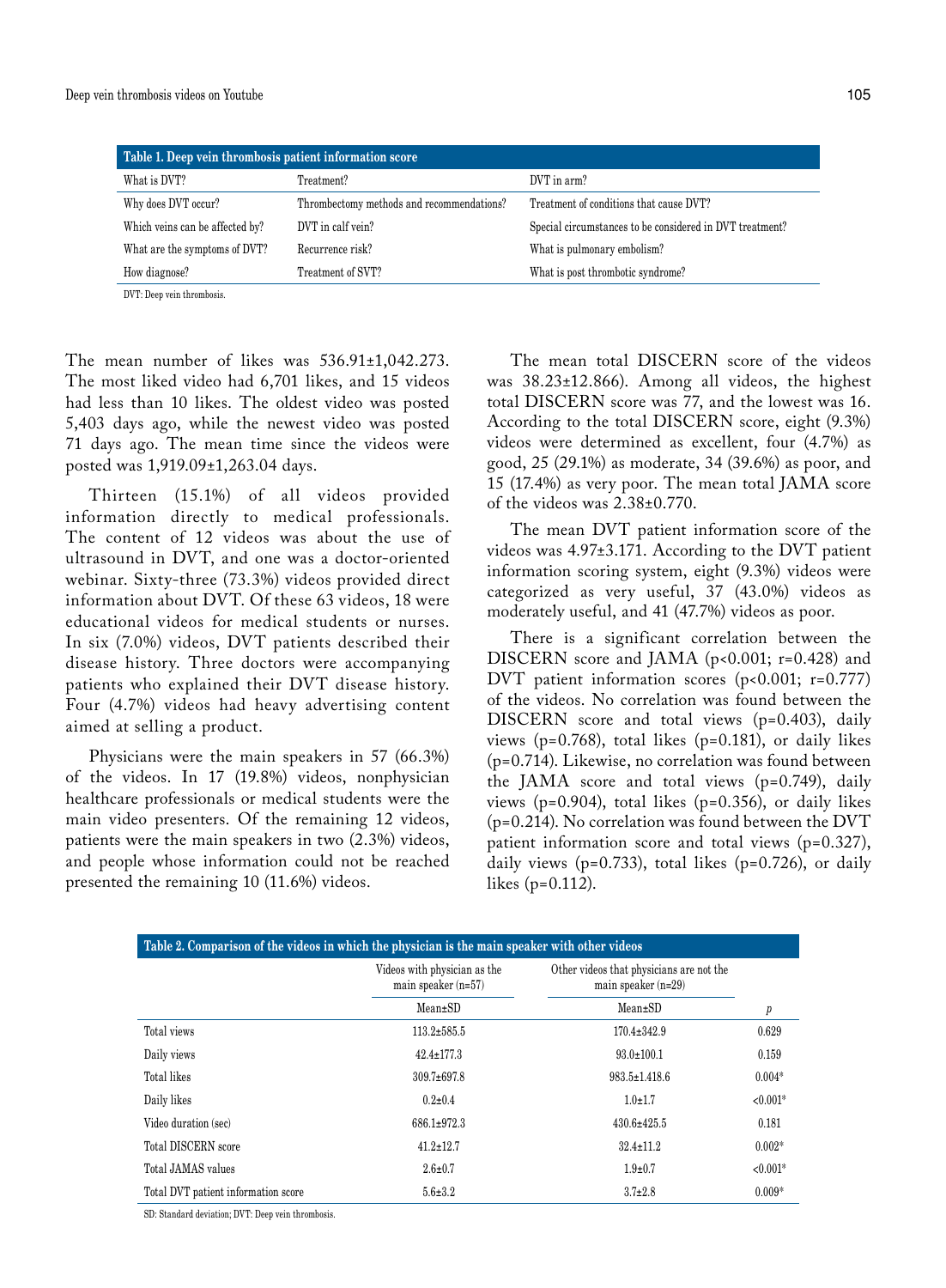Total DISCERN score, JAMA score, and DVT patient information score were found to be statistically higher in videos where the physician was the main speaker. The videos that the physicians were not the main speakers were found to have statistically higher like rates. Table 2 demonstrates the comparison of the videos in which the physician is the main speaker with the other videos.

## **DISCUSSION**

YouTube, the most clicked website after Google, is one of the leading sources of information with its free content, accessibility, superior technology, and visual and auditory appeal.<sup>[12]</sup> The most important feature of YouTube is that all users can upload videos. Anyone who creates a YouTube account can share open-source videos on any topic they choose. Videos that give information about diseases are sometimes uploaded to YouTube by hospitals, physicians, medical students, medical firms, and nonphysician health professionals. Patients watch YouTube videos to learn about their complaints and diseases and also share videos that provide information about their disease processes.<sup>[13]</sup>

YouTube is generally considered an inadequate source of medical information since its first systematic evaluation.<sup>[14]</sup> In our study, we evaluated YouTube videos that give information about DVT. There are some studies in the literature evaluating the quality of videos about other diseases on YouTube.<sup>[15,16]</sup> We have determined that the quality of the informative videos on DVT is moderate compared to the DISCERN score. Considering that physicians are the main speakers in most of the videos, we think the mean DISCERN score is low. We attribute this to the fact that they did not provide much detail in explaining the treatment options, focusing on defining DVT and devoting a significant amount of video time to the pulmonary embolism mechanism.

The DVT patient information score is a scoring system based on the 2021 European Society for Vascular Surgery (ESVS) clinical practice guidelines on the management of venous thrombosis.[11] There is a correlation between DVT patient knowledge scores and DISCERN scores since detailed videos have score high in both of these criteria.

YouTube videos always show upload dates. However, the creation date of the videos is not clear. All videos were given at least 1 point according to the currency of the JAMA benchmarks criteria as the upload date of the videos is known. Despite this, the JAMA score remained low for videos, particularly since references and sources are not clearly mentioned in most YouTube videos, as reported by Szmuda et al.<sup>[16]</sup>

The total DISCERN score, total JAMA score, and total DVT patient information score are higher in videos where physicians are the main speakers compared to other videos. The fact that there was no difference in the video durations between the two groups suggests that the physicians use time more effectively by using more technical terms in the videos. As shown in similar studies, the use of technical terms may have caused the physicians' videos to be more difficult to understand and more boring, resulting in  $low$  like rates.<sup>[17,18]</sup>

There is no correlation between the daily viewing and like rates of the videos and the total DVT patient information score, the DISCERN score, and JAMA score, suggesting that the like and view rates cannot be used to determine the quality of the videos. There are studies revealing that the content of the videos, including animations or other visually appealing graphics, rather than the information quality increases the rate of daily views or likes.[19] In our study, we detected only one video that presented false information about DVT. We think that the main problem in the videos is that little information is given on the treatment of DVT.

The main limitation of this study is that only YouTube was evaluated. In addition, only the top 50 videos of relevance to each search title was evaluated. YouTube's content is constantly evolving, with over 500 hours of video uploaded every minute. With the newly added videos, different results can be obtained. Therefore, our analysis represents one point in time. While we were searching for DVT videos, the total dislikes of the videos were not visible for standard users due to a recent decision of the website. Consequently, we could not perform the audience engagement analysis, which was evaluated in similar studies.

In conclusion, the content of the videos that provide information about DVT on YouTube is insufficient. As a result of the study, there is no relationship between views and likes rates of videos and their information quality. We think that it is beneficial to upload high quality videos on DVT with attractive visuals to YouTube.

**Ethical approval:** No ethical approval was required since all data was publicly available.